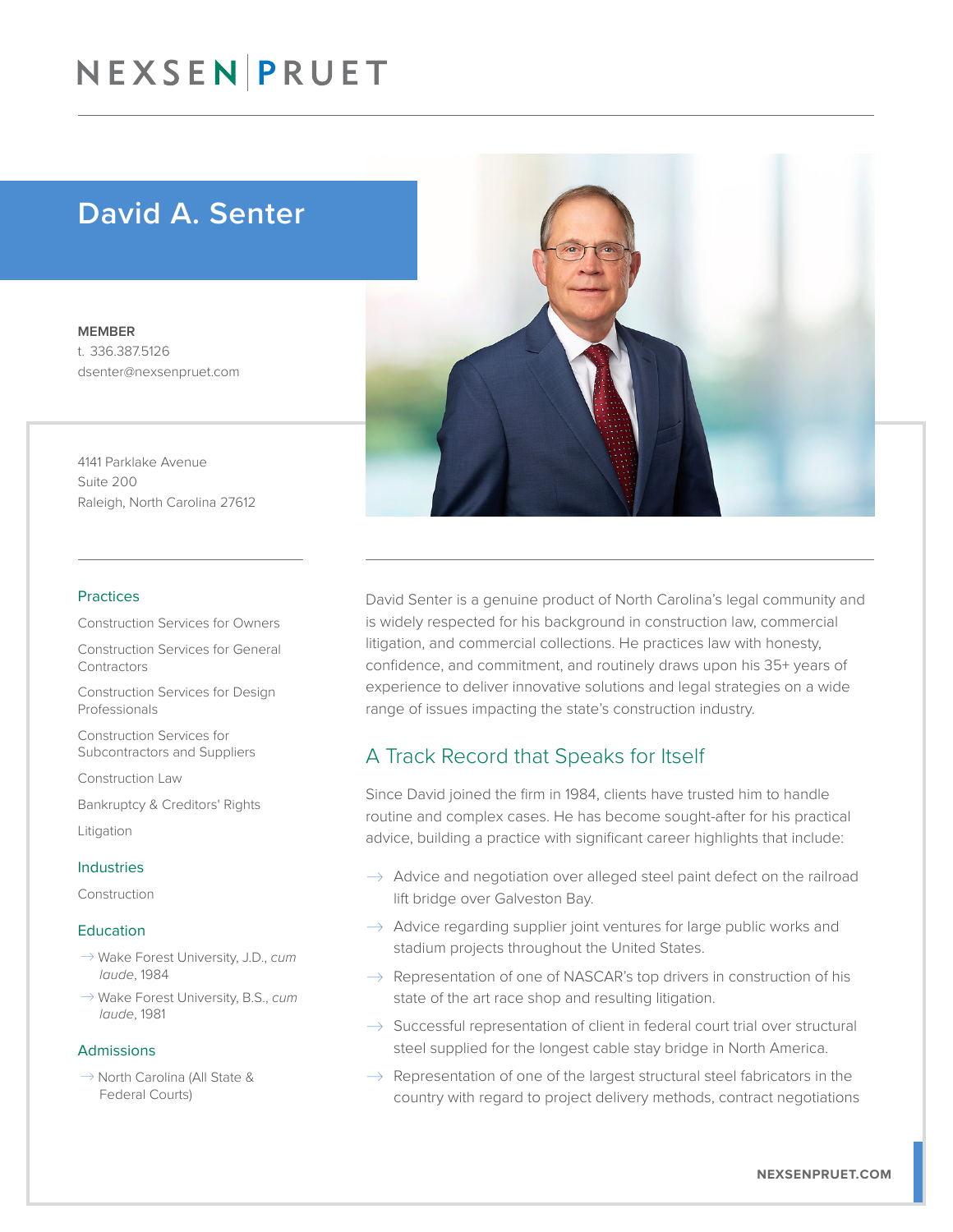- $\rightarrow$  U.S. Court of Appeals, Fourth Circuit
- $\rightarrow$  United States Supreme Court

and claim resolution for projects ranging from high rise buildings to sports stadia to industrial facilities.

Although his track record speaks for itself, his knowledge and love of the law impress even the most seasoned attorneys. That has earned him accolades as one of North Carolina's top construction lawyers by a number of industry ratings systems.

David has been named among the *Best Lawyers in America* in Construction Law and he has earned Lawyer of the Year for Litigation-Construction/Greensboro. He's been recognized as a Legal Elite in Construction Law by Business North Carolina magazine and has also earned distinction as a North Carolina Super Lawyer in Construction Law.

David frequently speaks before national and local audiences on topics related to his practice. He has authored a variety of articles in bar and trade publications and has served in leadership positions for several professional associations. David is an Adjunct Professor of Construction Law at Wake Forest University School of Law.

### **Experience**

- $\rightarrow$  Representation of helical anchor supplier in connection with collapse of 1036 foot TV tower
- $\rightarrow$  Federal court trial over structural steel supplied for the longest cable stay bridge in North America
- $\rightarrow$  Representation of structural steel fabricator in claims involving airbus hanger facility
- $\rightarrow$  Representation of structural steel fabricator in contract negotiations over sports stadium and energy related facilities
- $\rightarrow$  Representation of structural steel fabricator over \$13 million REA related to one of the largest college stadiums in the country
- $\rightarrow$  Representation of a structural steel fabricator with regard to construction, lien and bond issues related to its bankruptcy pending in the Southern District of New York. This involved preparing a matrix of subcontractor and supplier lien and bond rights for approximately 15 states and then analyzing the actual lien and bond rights of subcontractors and suppliers on projects in each of those states.
- $\rightarrow$  Prosecution of an engineering and design firm's claim for \$1.2 million due for design of a fiber optic cable system across two states. The case involved defending claims of deficient design and pursuing claims against a surety and against a contractor and owner in bankruptcy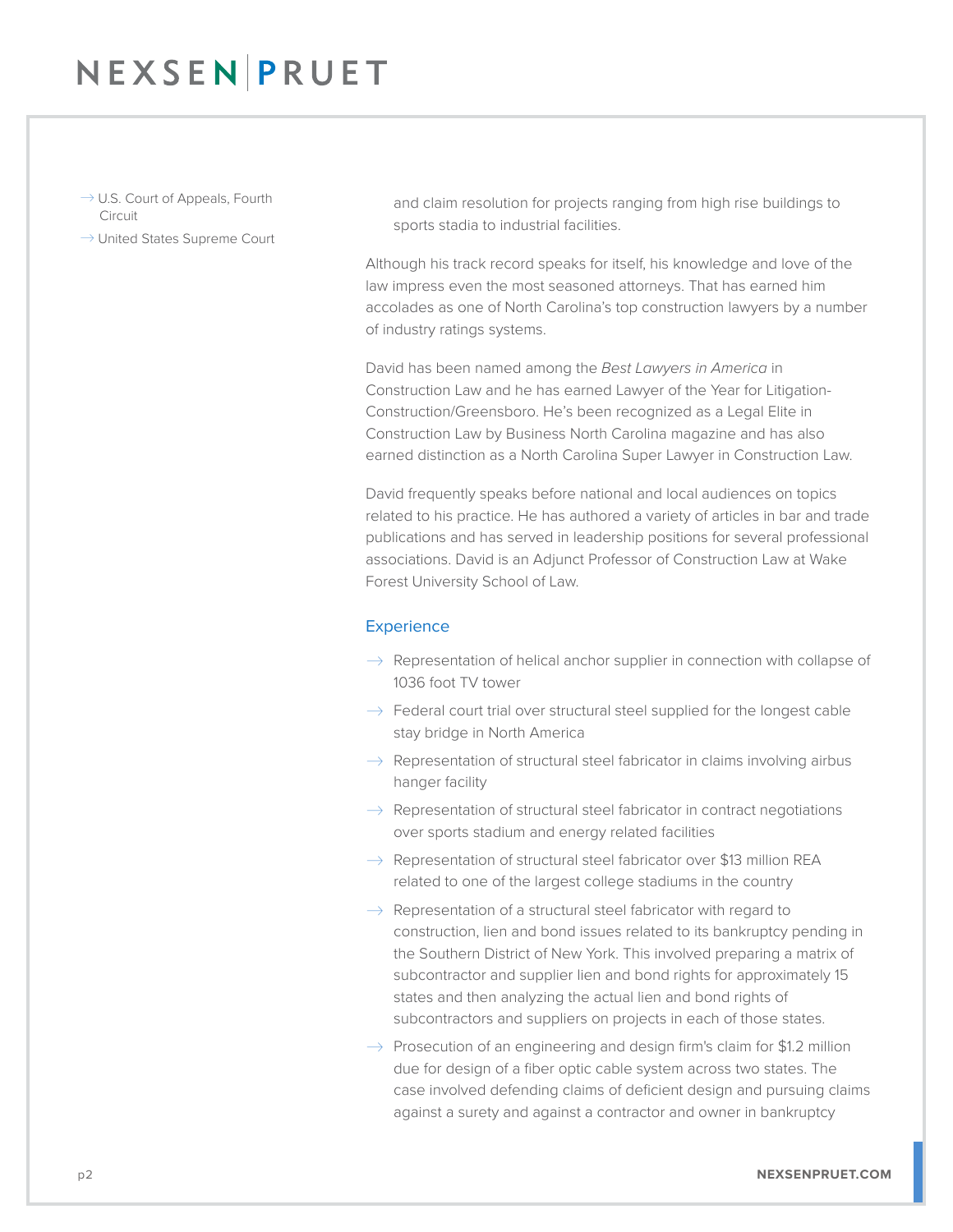court.

### **Recognitions**

- � Recognized by *Chambers USA*, Construction, North Carolina in 2020, 2021, 2022
- $\rightarrow$  Martindale-Hubbell AV Peer Rated for Highest Level of Professional Excellence; Distinguished Peer Rated for High Professional Achievement
- � Business North Carolina's *Legal Elite* in Construction
- $\rightarrow$  Listed in *Best Lawyers in America* for Construction Law and Litigation-Construction
- � Listed in *Best Lawyers in America* for "Lawyer of the Year" for Construction Law in Greensboro in 2012, 2014, 2016, 2020
- � Listed in *The International Who's Who of Construction Lawyers*
- � Listed in North Carolina *Super Lawyers®* for Construction Litigation

### Community & Professional

- $\rightarrow$  American Bar Association
	- Forum on Construction Law
	- Former Member, Governing Committee, Forum on Construction Law
	- Former Chair, Division 9 Steering Committee, Specialty Trade
	- Contractors and Suppliers, Forum on Construction Law
- $\rightarrow$  Charter Fellow, Construction Lawyers Society of America
- $\rightarrow$  North Carolina Bar Association, Member, Construction Law Section Council
- $\rightarrow$  American Arbitration Association, Panel of Arbitrators and Large Complex Case Panel
- $\rightarrow$  NCDRC Certified Superior Court Mediator

David serves as an Adjunct Professor of Construction Law at Wake Forest University School of Law.

### **Writing**

"Payment" chapter in Construction Law Casebook published by the American Bar Association's ("ABA") Forum on the Construction Industry (2nd ed., 2019)

Co-author of the chapter "Warranties in Subcontracts" in the Construction Subcontracting book published by the ABA Forum on the Construction Industry (2014)

Co-author of the North Carolina section in the State-by-State Guide to Contracts and Claims book published by Aspen Law & Business